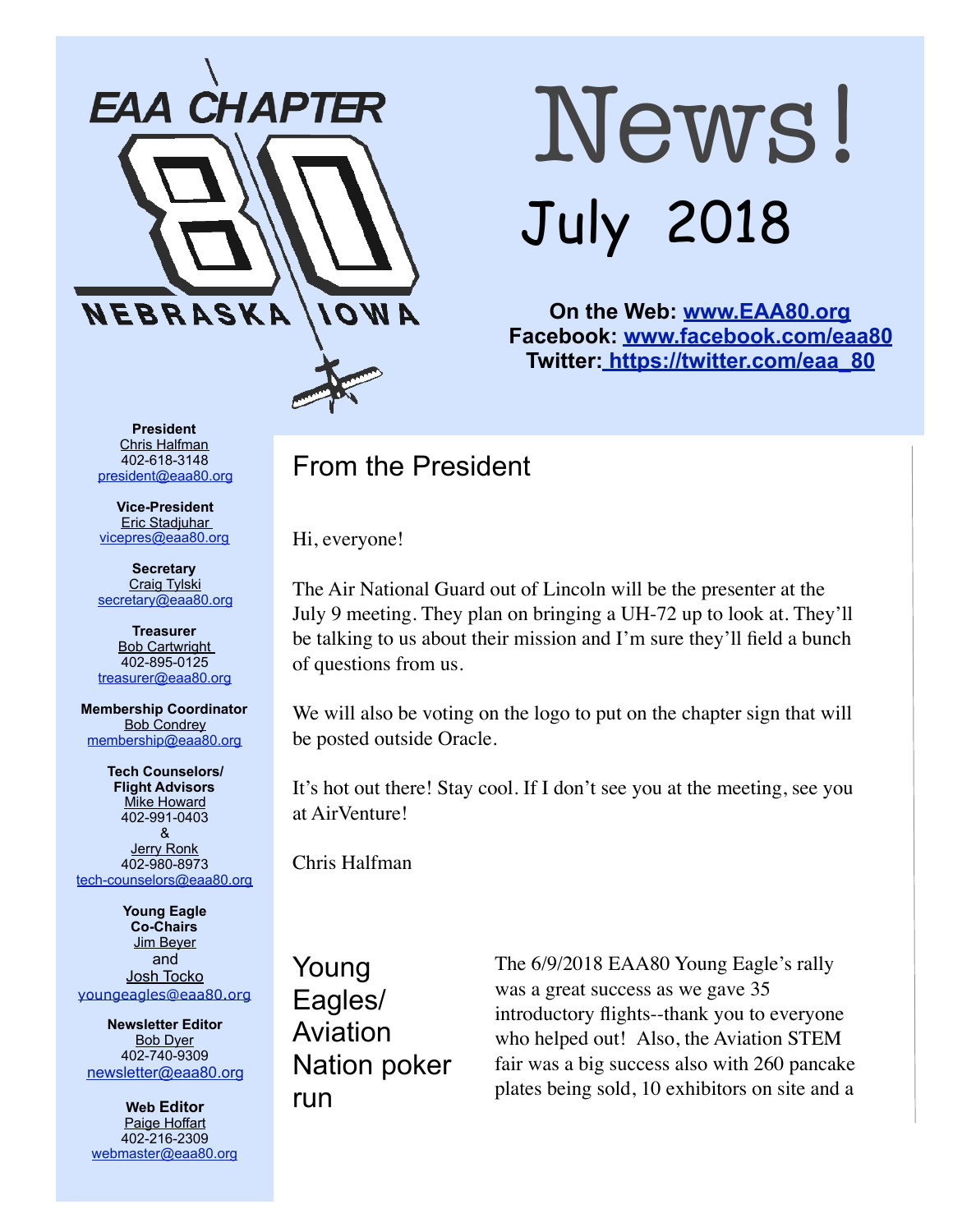nice promotion by KETV on the evening news. Link here: [http://www.ketv.com/](http://www.ketv.com/article/aviation-stem-fair/21247484) [article/aviation-stem-fair/21247484. Th](http://www.ketv.com/article/aviation-stem-fair/21247484)e same folks are already planning on a better Omaha Aviation Day next year in conjunction with our International Young Eagles Day.

The 6/30/2018 5th Saturday of the month AviationNation flying poker run was also a success (thankfully the weather held off until the evening) with 35 participants, 4 kids flown and 8 aircraft...thank you to all who contributed to helping the 8 AviationNation students pay for their experience to EAA AirVenture at Oshkosh later this month. They'll be camping in Scholler from Sat 7/21 through Sun 7/29...so pretty much the whole time. Stop by and say hello or if you see their red shirts out and about also say hello.

Our next Young Eagle rally is coming up quickly, on Saturday, 7/14. Right now we have 22 kids signed up and a little room left, so it should be another great event. More information to come via the Young Eagle's Google Group distro list.

Thanks for all that everyone does helping promote aviation to the kids, young and old alike. Fly safe!

#### Jim Beyer

## **EAA Chapter 80**

### **Meeting Minutes**

#### June 2018

The chapter meeting was held on June 11th at Millard Airport, Oracle Aviation. The meeting was called to order at 7 PM by President Chris Halfman.

Two guests were present. Chuck Livingston is a pilot from Aberdeen SD, but has not been flying for 10 years and interested in building. He joined our Chapter. Nick Nandrick inherited a half built KitFox Classic IV, and has an interest in continuing this project.

Meeting Minutes: The May 2018 meeting minutes were approved as published.

Treasurer's Report: The June treasurer's report was approved as published. The report included receipts of \$72 (dues and the 50/50 drawing). Chapter expenses totaled \$31.71 (including trailer registration fees). Ending balance \$16,034.57. There was another discussion that we should address what to do with the larger balance, perhaps resurrecting the scholarship program.

Membership: Bob Condrey reported 110 total members, of which 82 have paid their dues this year.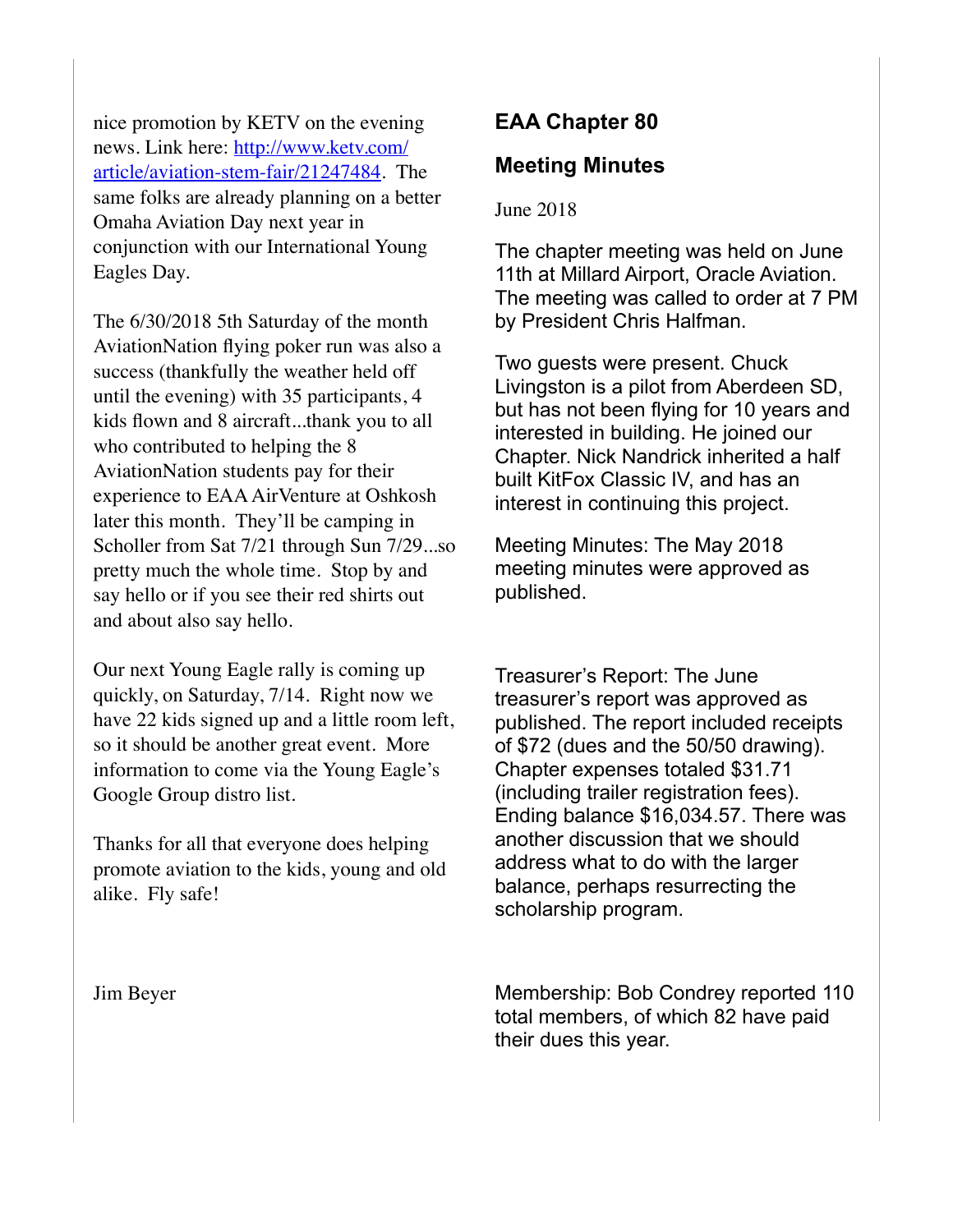Tech Counselors: Mike Howard deferred this discussion to his presentation that followed.

Young Eagles: The last rally on June 9th, in conjunction with the aviation fair, resulted in 35 young eagles flown, 260 pancake plates served, and there were 10 exhibitors present at Oracle Aviation. The next planned rally is July 14th.

Tools: Mike Howard made a general statement that the Chapter has many tools available for member use. These include a (refurbished) large trailer, aircraft jacks, shear break and many other useful (but perhaps not often used) tools.

#### Builder Reports:

1) Tom Wieduwilt (TW) is building a Bearhawk Patrol STOL/Bush aircraft with a friend. The wings are done and the fuselage in work.

2) Ken Bahr is working on his Sonex right wing spar. The tail feathers, ailerons, and flaps are completed.

Builders Meeting: None scheduled

Fly-outs: Mike Howard reported the last fly out scheduled was cancelled due to the accident at Millard closing the

runway. No future ones scheduled. Kevin Marking reported that an airport near Pella Iowa (Sully) has a nice grass strip and restaurant nearby. Pella has a nice fly-in during tulip season, but the pancake lines are very long.

Social Coordinator: Nothing to report.

Old Business:

1) 501c(3) proposal. No update

2) EAA Chapter 80 sign. An updated signage was displayed, but will be reviewed at the next meeting when more members are present.

3) TW reported that he and Ed Kirk investigated new lapel microphones for the chapter. A single mic runs \$400, a dual set runs approximately \$700 (+\$25 shipping).

New Business:

1) Bob Cartwright reported that the trailer (after having been rebuilt) has a new license and registration.

Announcements:

1) Kevin Marking announced that he is taking a cross-country trip to Ohio in his Aeronca Chief, with an expected 19-20 hours flying time.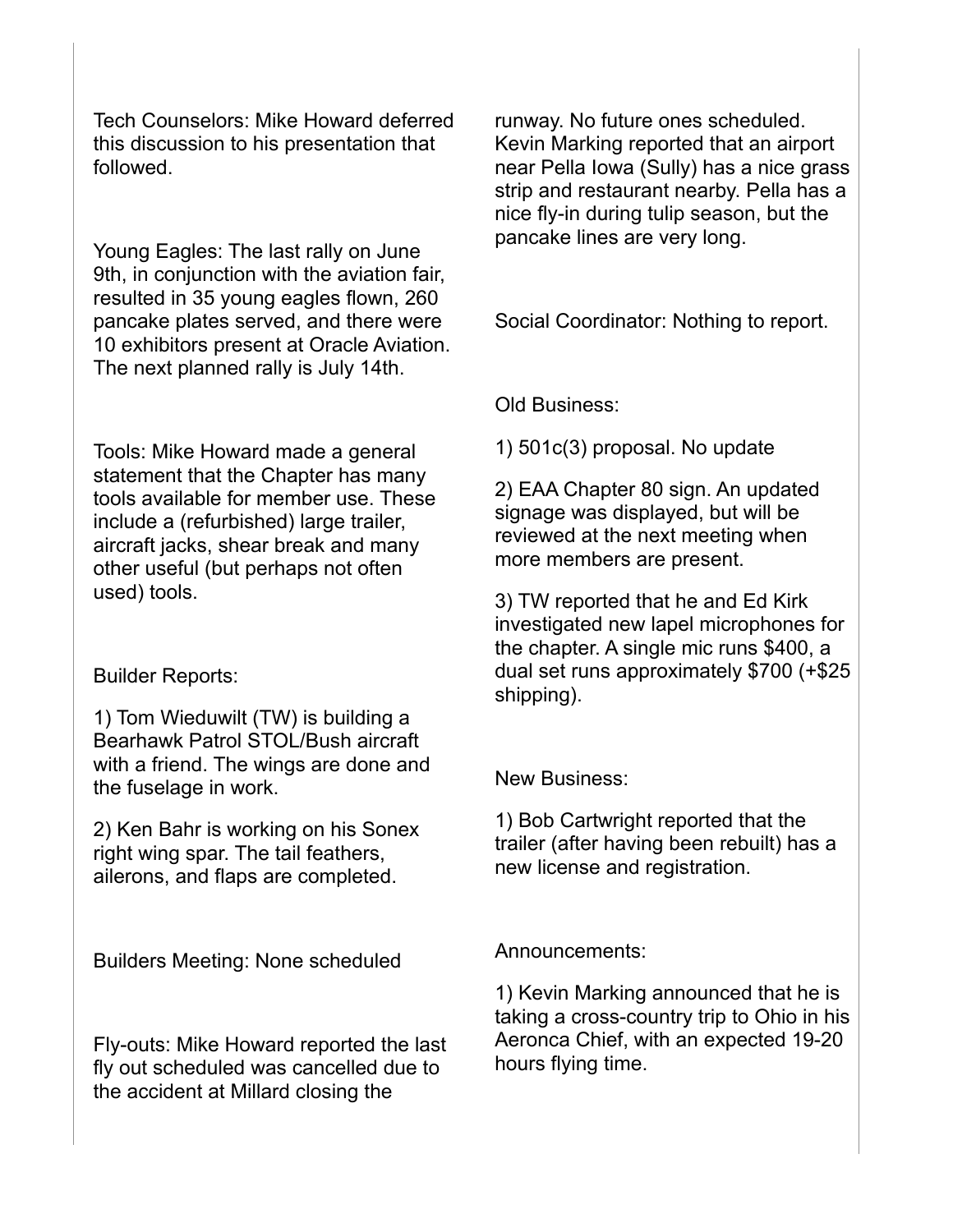2) Jeff Shoemaker announced he passed his instrument check ride.

3) Bob Cartwright and Bill Haas helped Bruce Mundie install the wings on his Nieuport28 (reportedly very heavy!).

Presentation: Mike Howard presented information on Service Bulletins for experimental aircraft and LSAs. He emphasized the need for builders, and those buying these type of aircraft, to do their due diligence and ensure that all service bulletins are complied with when building or buying an experimental or LSA.

July Meeting: The next meeting is July 9th at 7pm, at Millard Airport Oracle Aviation.

Raffle Drawing: There was no raffle drawing.

# July Webinars

# **Don't Shoot Yourself in the Foot**

#### **Tuesday, July 10 – 8 p.m. CDT**

Presenter: Mike Busch | *Qualifies for FAA Wings and AMT credit.* [Register Now >>](http://go.eaa.org/JE3BSV0B4U0Ksbm1OH00010)

# **Flying Club Scheduling: Challenge or Strategic**

## **Advantage?**

**Wednesday, July 11 – 7 p.m. CDT** Presenter: Josh Bowser [Register Now >>](http://go.eaa.org/jVtE043BS001m1HKUOC0b00)

## **Get Out Of Dodge! Preparing for Cross-Country Flight**

**Tuesday, July 17 – 7 p.m. CDT** Presenter: Prof. H. Paul Shuch | *Qualifies for FAA Wings credit.* [Register Now >>](http://go.eaa.org/K00V1SE00BbD3uOmH14K0U0)

# August **Webinars**

# **What's Changed, What Hasn't**

**Wednesday, August 8 – 8 p.m. CDT**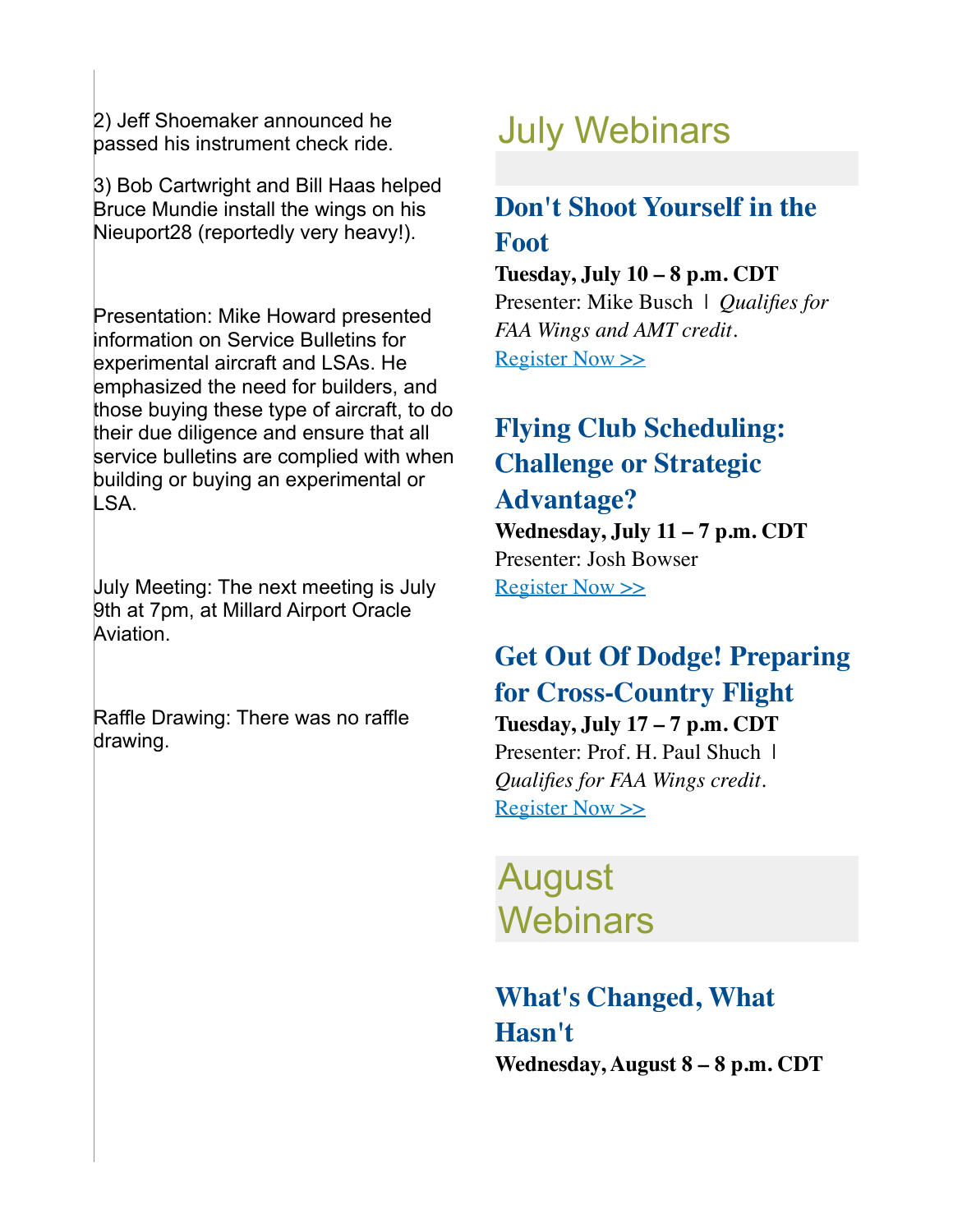Presenter: Mike Busch | *Qualifies for FAA Wings and AMT credit.* [Register Now >>](http://go.eaa.org/eK1mEU03000ESb0V14vBH0O)

# **164 Years of Glider Homebuilding and Future Glider Amateur-Building**

**Wednesday, August 15 – 7 p.m. CDT** Presenter: Murry Rozansky [Register Now >>](http://go.eaa.org/LV13UE0041Fb0SwmH0B0O0K)

## **Plan, Fly and Log with iFlightPlanner**

**Wednesday, August 22 – 7 p.m. CDT** Presenter: Andy Matthews | *Qualifies for FAA Wings credit.*

[Register Now >>](http://go.eaa.org/F4mEB00Gx1S0H3bV000UOK1)

Please send any pictures or articles to share with our chapter to [newsletter@eaa80.org](mailto:newsletter@eaa80.org) Or 402-740-9309

See you at the meeting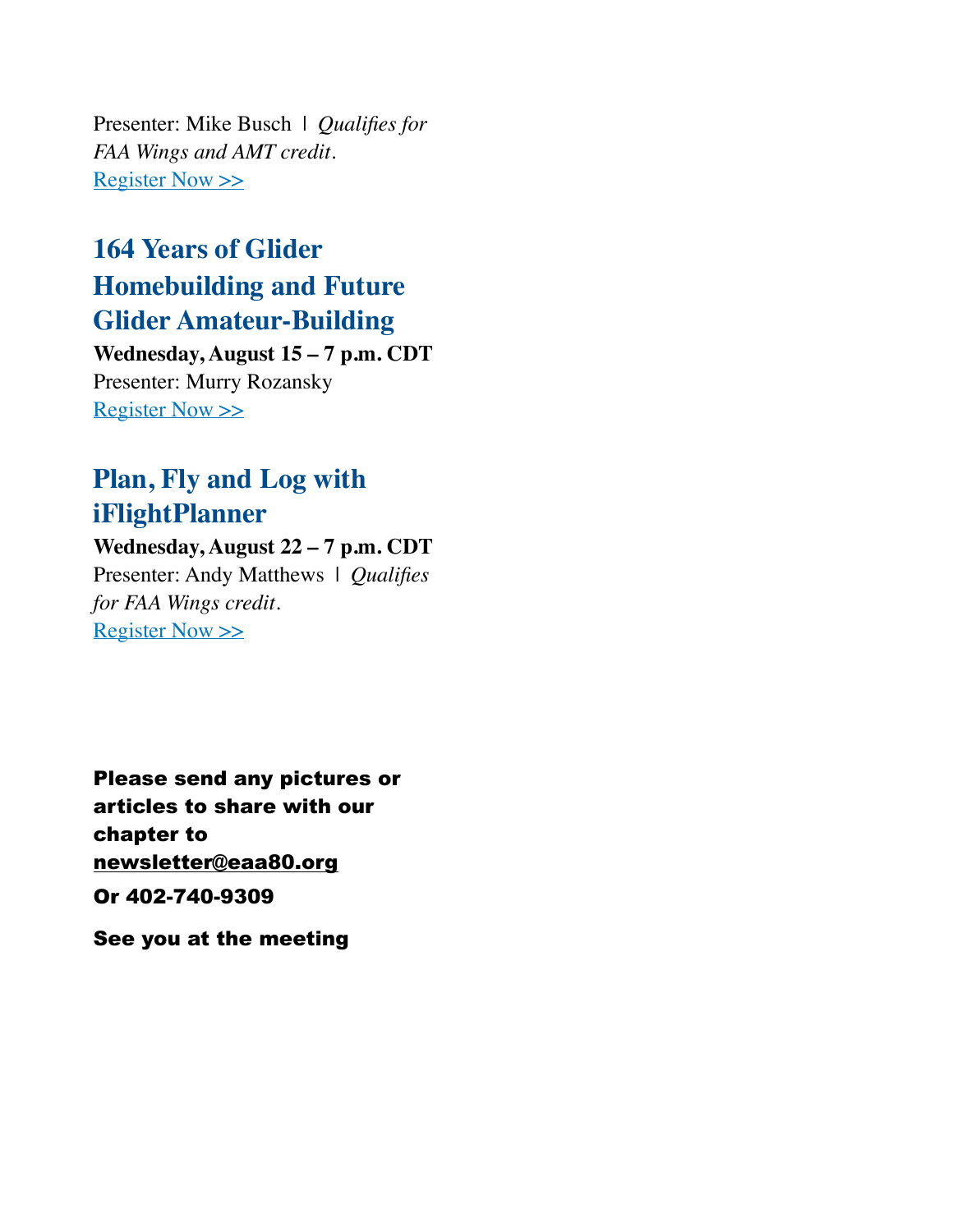|                        |                                 |                                                                               | <b>EAA 80 MONTHLY TREASURER REPORT</b> |               |                               |  |  |  |
|------------------------|---------------------------------|-------------------------------------------------------------------------------|----------------------------------------|---------------|-------------------------------|--|--|--|
|                        |                                 |                                                                               |                                        | <b>Jul-18</b> |                               |  |  |  |
|                        |                                 |                                                                               |                                        |               |                               |  |  |  |
|                        |                                 |                                                                               |                                        |               |                               |  |  |  |
| Checking               |                                 |                                                                               |                                        |               |                               |  |  |  |
| Acct. 310              |                                 |                                                                               |                                        |               |                               |  |  |  |
| <b>Opening Balance</b> |                                 | \$16,034.57                                                                   |                                        |               |                               |  |  |  |
| Receipts               |                                 |                                                                               |                                        |               |                               |  |  |  |
|                        | <b>FDMS Dep</b>                 |                                                                               |                                        |               |                               |  |  |  |
|                        | 50/50                           |                                                                               |                                        |               |                               |  |  |  |
|                        |                                 |                                                                               |                                        |               |                               |  |  |  |
|                        | <b>Dues</b>                     | Chks                                                                          |                                        |               |                               |  |  |  |
| 6/25/2018              |                                 | Cash                                                                          | \$25.00                                |               |                               |  |  |  |
| <b>Expenses</b>        |                                 |                                                                               |                                        |               |                               |  |  |  |
|                        |                                 |                                                                               |                                        |               |                               |  |  |  |
|                        | 6/5/2018 FDMS Fee               |                                                                               | \$4.95                                 |               |                               |  |  |  |
|                        |                                 | FDMS is First Data Management System<br><b>FDMS Discount</b><br>(Credit Card) |                                        |               |                               |  |  |  |
|                        | 6/25/2018 Jim Beyer(YE Exp.)    |                                                                               | \$22.51                                |               |                               |  |  |  |
|                        | Refrsh(Mark Miller)             |                                                                               |                                        |               |                               |  |  |  |
|                        |                                 |                                                                               |                                        |               |                               |  |  |  |
|                        | (Note: Credit Card amounts will |                                                                               |                                        |               |                               |  |  |  |
|                        | be accounted on cash basis when |                                                                               |                                        |               |                               |  |  |  |
|                        | recorded on bank statwment)     |                                                                               |                                        |               |                               |  |  |  |
|                        |                                 |                                                                               |                                        |               |                               |  |  |  |
| <b>Ending Balance</b>  |                                 | \$16,032.11                                                                   |                                        |               | AS INFO July 2017 \$12,518.25 |  |  |  |
|                        |                                 |                                                                               |                                        |               |                               |  |  |  |
|                        |                                 |                                                                               |                                        |               |                               |  |  |  |